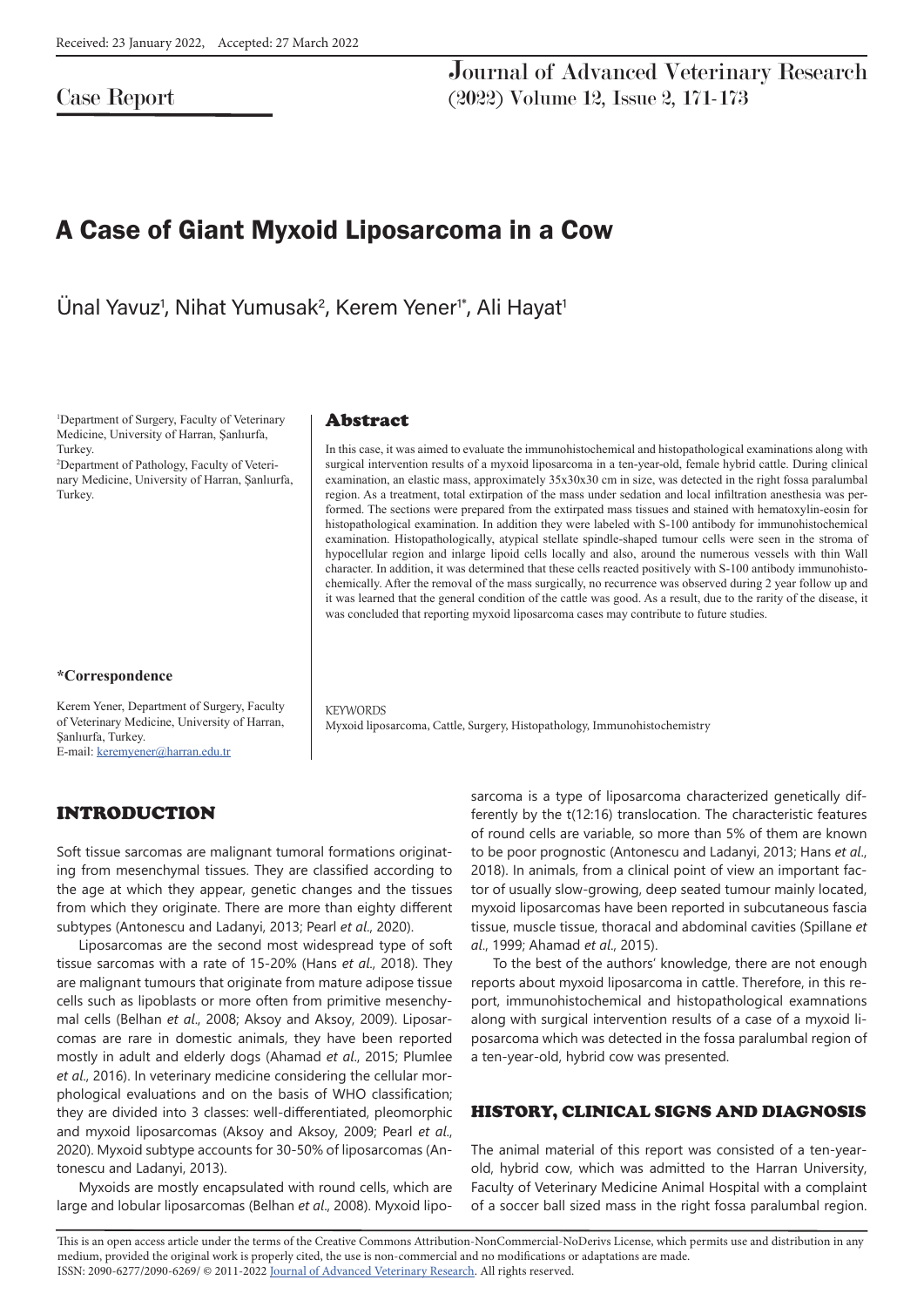In the anamnesis, it was learned that the mass was small at first and it has been in the same area for five years and started to grow lately. During this period, the owner applied various medicines and a ligature to the root part of the mass in order to remove it but it was learned that no successful result have been achieved. Physical examination revealed an increase in the volume of mildly firm, painless, non-ulcerated and measuring about 35x30x30 centimeters. An inflammatory reaction was observed in the ligated area. Also, it was noticed that the mass was the consistency of a rubber ball and it has been determined that it does not originate from deep tissues and has a more superficial course (Fig. 1A, B). Puncture of the mass revealed no inflammatory content. Mucous membranes congestion and jugular veins turgor were also present. Clinical examinations revealed a heart rate of 84 beats/min, a respiratory rate of 26 breaths/min and a rectal temperature of 39.1°C. Blood sampling was performed by jugular venipuncture via vacutainer siliconized tubes containing 10% EDTA (Vacuette®) for measurements of blood count, total plasma protein (TPP), and plasma fibrinogen. As a result of blood analyzes, the complete blood count revealed protein of 7.2 g/ dL (reference range: 7-8.5); fibrinogen of 380 mg/dL (reference range: 300-700); thrombocyt of 386,000/μL (reference range: 200,000 - 730,000), and neutrophilia with 2.644/μL (reference range: 600-4000).



Fig. 1. A. Posterior view of the mass in the right hunger pit of the cattle; B. Dorsal view of the mass in the right hunger pit of the cattle.

## TREATMENT

In accordance with the procedures performed, surgical intervention was decided. Xylazine hydrochloride (Rompun, Bayer, 23.32 mg/ml) at a dose of 0.2 mg/kg was administered intramuscularly for sedation purposes, lidocaine hydrochloride for local anesthesia (Vilcain, Vilsan, 20 mg/ml) layer infiltration anesthesia was applied circularly to the base of the mass. The animal was placed in the left lateral recumbency and the operation was started in accordance with the asepsis and antisepsis rules after shaving the operation area. An elliptical skin incision was made on both sides of the root of the mass and the skin and subcutaneous connective tissues were separated from the surrounding tissues by blunt dissection. During the operation, no mass was observed in the muscle tissues of the region and determined to be superficial. After the removal of the mass, the operating area was closed in accordance with the appropriate surgical technique. As a postoperative treatment, Benzylpenicillin + Dihydrostreptomycin (Reptopen S-DIF) 5 ml/100 kg/day was administered intramuscularly for 5 days. In addition, the operation area was medical dressed with 0.1% povidone iode daily for 10 days. The mass was sent to the pathology laboratory for histopathological examination. For the histopathological and immunohistochemical examination of the mass, the sections were prepared from the tissues and stained with hematoxylin-eosin. In addition, it was marked with antibody S100. Histopathologically, the tumor was composed of round to polygonal cells arranged in solid or loose sheets. The cells had numerous clear, round, variable-sized, well defined, intracytoplasmic vacuoles. The neoplastic cells had round or oval atypical nuclei with one or more prominent nucleoli. Hypocellular and sometimes large lipoid cells in the stroma, a large number of atypical stellate spindle-shaped tumour cells around thin-walled vessels were observed. Some tumor cells showed nuclear indentation by lipid-laden cytoplasmic vacuoles, typical of liposarcoma. (Fig. 2A, B). Immunohistochemically, it was noted that these cells form a positive reaction with the S100 antibody. (Fig. 2C, D). As a result of forementioned surgical interventions, examinations and 2 years follow-up period, it was learned from the owner that no reccurrence was observed and the general condition of the cattle was good (Fig. 3).



Fig. 2. A. B.) Spindle-shaped mucinous stroma, hypocellular myxoid cells and lipoid cells with vacuoles among them (Hematoxylin-Eosin Staining). C.D.) Large number of S100 immunopositive cells, black arrows, (Immunohistochemical Staining, S100).

#### DISCUSSION

The case of liposarcoma in cattle is rare. In the literature studies, it was observed that liposarcoma was reported in a few number of cattle and there was not enough data on the myxoid subclass (Shive *et al*., 2006; Ahamad *et al*., 2015). In this report, a case of myxoid liposarcoma developed in the right abdominal wall in a cattle may shed light to the future studies and it has been reported with the idea that it will contribute to the literature.

In a case of a ten-year-old male dog which had a 26x21x21 centimeters in size myxoid liposarcoma on the left abdominal wall, regional necrotic and hemorrhagic foci in the cross-sectional area of the mass was reported by Q. D. Plumlee *et al*. Moreover it was reported that the mass was yellow spotted, gelatinous and soft-structured, thinly encapsulated in character and it had been present for 15 months and a rapid growth was occured in the last 3-4 months (Plumblee *et al*., 2016). In the present case, a giant